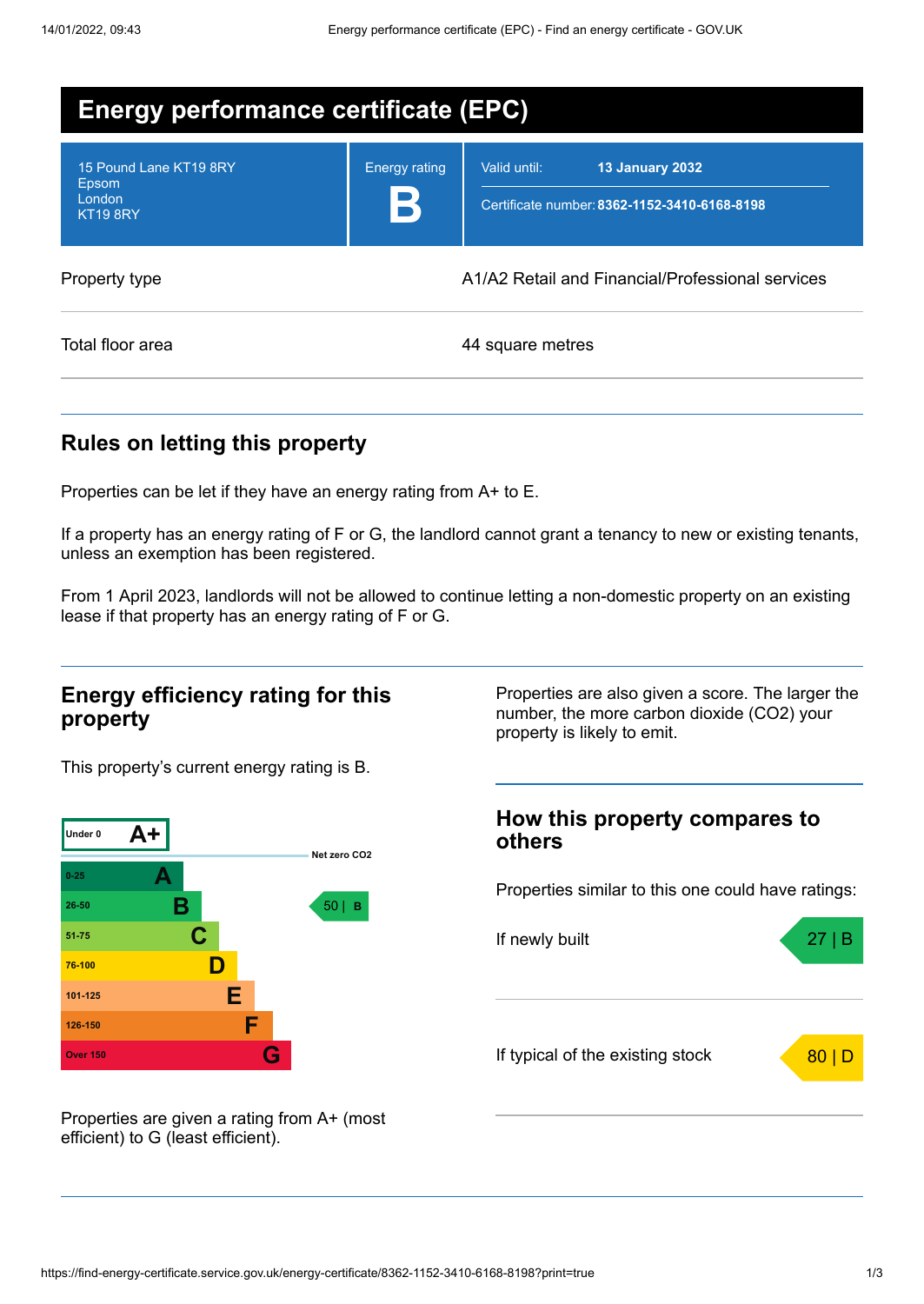# **Breakdown of this property's energy performance**

| Main heating fuel                          | <b>Grid Supplied Electricity</b> |
|--------------------------------------------|----------------------------------|
| <b>Building environment</b>                | Air Conditioning                 |
| Assessment level                           | 3                                |
| Building emission rate (kgCO2/m2 per year) | 78.93                            |
| Primary energy use (kWh/m2 per year)       | 467                              |

## **Recommendation report**

Guidance on improving the energy performance of this property can be found in the recommendation report [\(/energy-certificate/3266-6496-6820-1929-2716\)](https://find-energy-certificate.service.gov.uk/energy-certificate/3266-6496-6820-1929-2716).